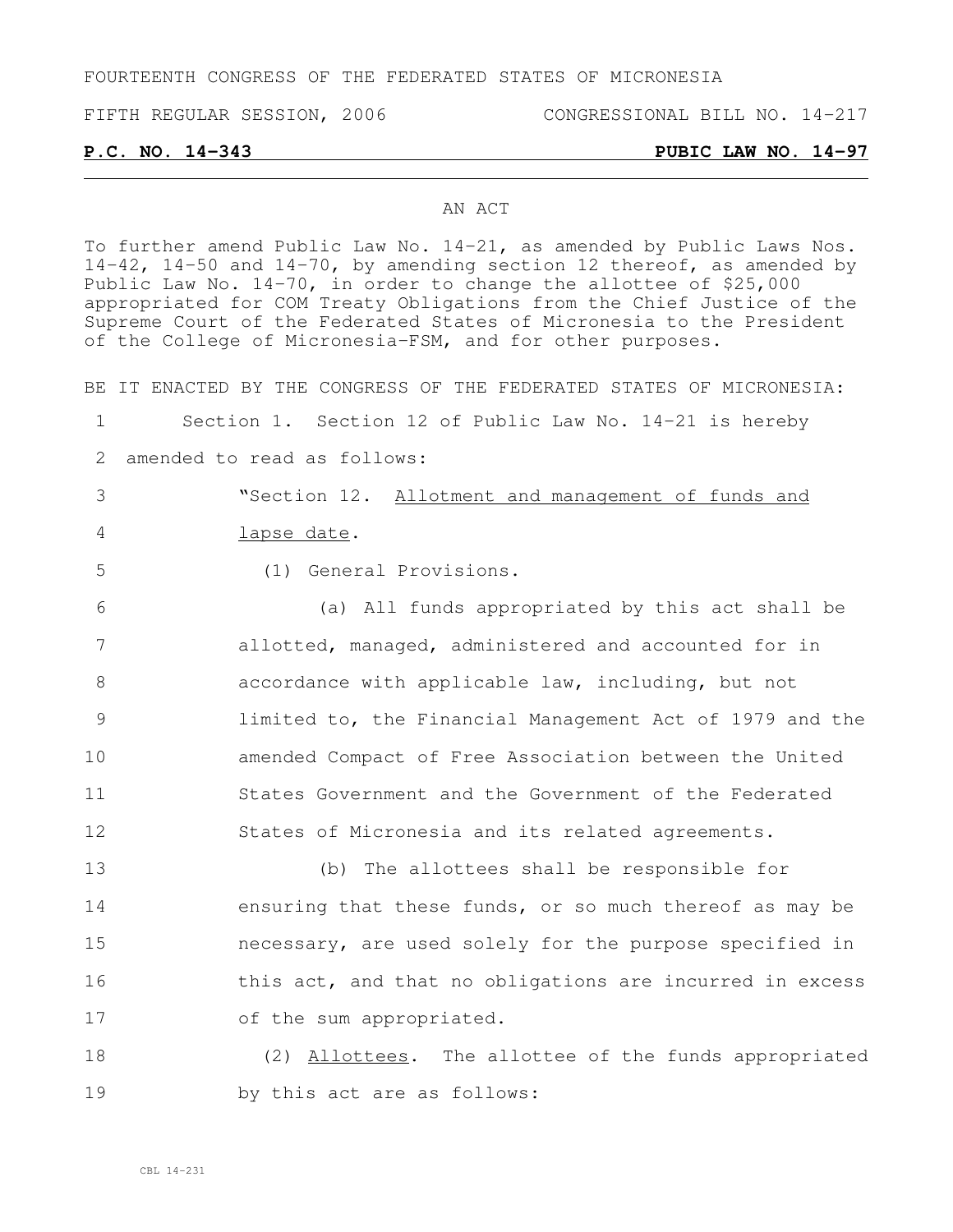## **P.C. NO. 14-343 PUBIC LAW NO. 14-97**

 (a) Section 2 – the allottee of these funds shall be the President of the Federated States of Micronesia; (b) Section 3 – the allottee of these funds shall be the Speaker of the Congress of the Federated States of Micronesia; (c) Section 4 – the allottee of these funds shall be the Chief Justice of the Supreme Court of the 8 Federated States of Micronesia; (d) Section 5 – the allottee of these funds shall be the Public Auditor of the Federated States of Micronesia; (e) Sections 6 through 9 – the allottee of these funds shall be the President of the Federated States of Micronesia, EXCEPT THAT for the following subsections of sections 8 through 9 of this act: (i) section 8 subsection (7)(a) through (c) – the allottee of these funds shall be the Chief Justice 18 of the respective state; (ii) section 8 subsection (7)(d) - the allottee of these funds shall be the Chief Justice of 21 the State of Yap, EXCEPT the Public Defender of the Federated States of Micronesia shall be the allottee for the \$15,000 appropriated for scholarships for Yap students enrolled in law school; (iii) section 8 subsection (7)(e) – the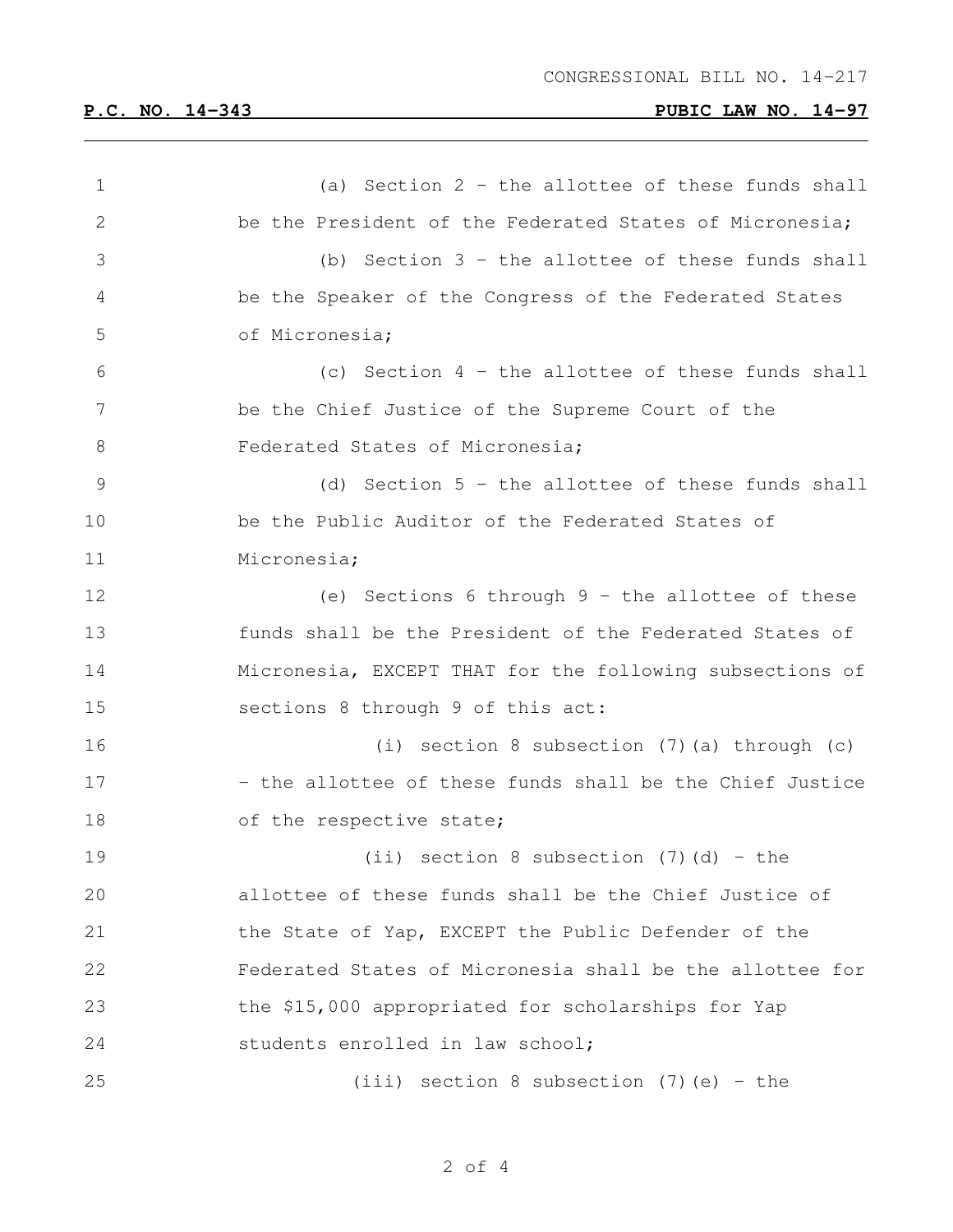<u> 1989 - Johann Barn, mars eta bainar eta idazlea (</u>

| $\mathbf 1$   | allottee of these funds shall be the President of the                |
|---------------|----------------------------------------------------------------------|
| $\sqrt{2}$    | College of Micronesia-FSM; and                                       |
| 3             | (iv) section $9(1)$ (a) through (g) - the                            |
| 4             | allottee of these funds shall be the President of the                |
| 5             | College of Micronesia-FSM.                                           |
| 6             | (3) Lapse Date. The authority of the allottee to                     |
| 7             | obligate funds appropriated by this act shall lapse as               |
| $\,8\,$       | of September 30, 2006, EXCEPT that the funds                         |
| $\mathcal{G}$ | appropriated under section 9 of this act shall not                   |
| 10            | lapse, EXCEPT the funds appropriated under subsections               |
| 11            | $9(1)$ (b), $9(1)$ (c), $9(1)$ (f) and $9(10)$ (a) shall lapse as of |
| 12            | March 31, 2007 and section 7 (2) which shall lapse as of             |
| 13            | September 30, 2007."                                                 |
| 14            |                                                                      |
| 15            |                                                                      |
| 16            |                                                                      |
| 17            |                                                                      |
| 18            |                                                                      |
| 19            |                                                                      |
| 20            |                                                                      |
| 21            |                                                                      |
| 22            |                                                                      |
| 23            |                                                                      |
| 24            |                                                                      |
| 25            |                                                                      |